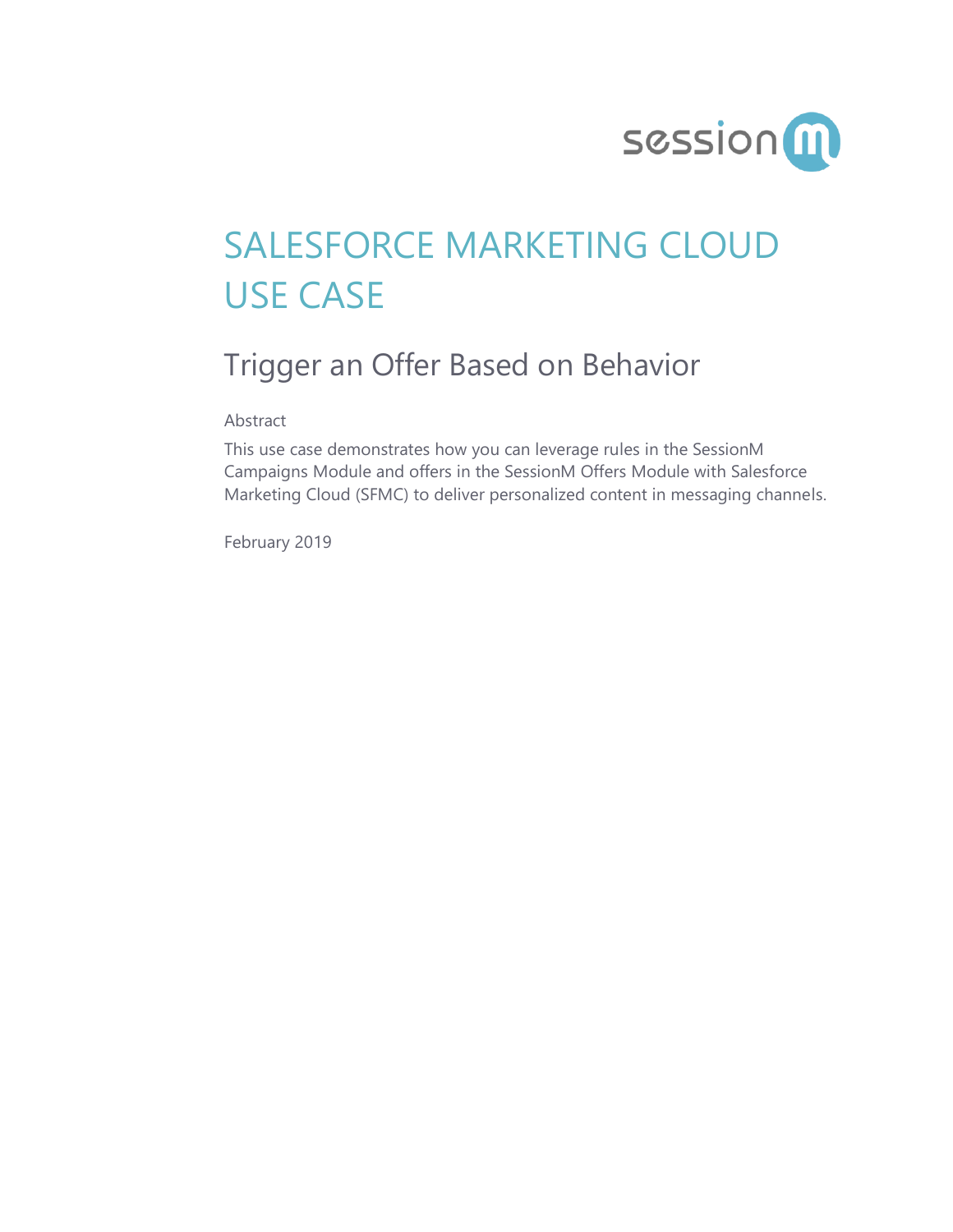

### **Contents**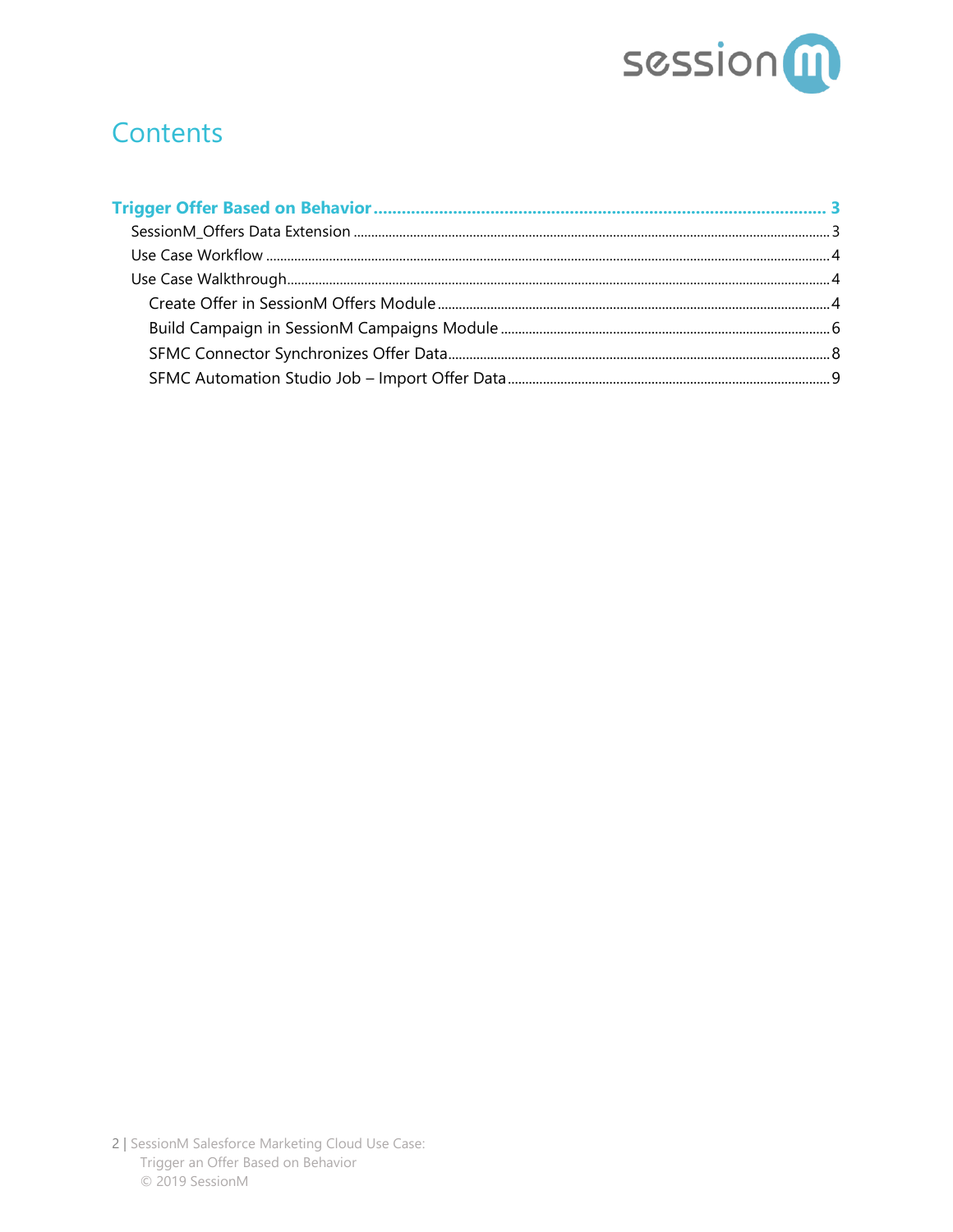

## <span id="page-2-0"></span>Trigger Offer Based on Behavior

This use case demonstrates how you can leverage rules in the SessionM Campaign Module and offers in the SessionM Offers Module with Salesforce Marketing Cloud (SFMC) to deliver personalized content in messaging channels. The association between SessionM and SFMC is created through the SessionM\_Offers data extension.

### <span id="page-2-1"></span>SessionM\_Offers Data Extension

The SessionM/SFMC integration provides SFMC users with the ability to trigger SFMC journeys based on the status of SessionM offers stored in the SessionM\_Offers data extension. The SessionM\_Offers data extension is a database table that resides in SFMC and is updated with offer data by SessionM.

| <b>《 E Data Extensions 《 Sessionm_OFFERS</b>                                   |                                 |   |                   |                      |        |                        |        |
|--------------------------------------------------------------------------------|---------------------------------|---|-------------------|----------------------|--------|------------------------|--------|
| Sessionm_OFFERS                                                                |                                 |   |                   |                      |        |                        | 取用     |
|                                                                                | Properties<br><b>Records</b>    |   |                   |                      |        | <b>Manage Policies</b> |        |
| EXTERNAL KEY 2                                                                 |                                 |   |                   |                      |        | Export                 | Import |
| Sessionm_OFFERS                                                                |                                 |   |                   |                      |        | <b>LAST REFRESHED</b>  |        |
| <b>CREATED</b>                                                                 | <b>MODIFIED</b>                 |   | Records           |                      |        | 01/28/2019 12:09 PM    |        |
| 01/17/2019 7:45 PM                                                             | 01/17/2019 7:45 PM              |   |                   |                      |        |                        |        |
| <b>LOCATION</b>                                                                |                                 |   |                   |                      |        |                        |        |
| Data Extensions Change Location                                                |                                 |   | <b>Attributes</b> |                      |        | + Create Attribute     |        |
| <b>TYPE</b>                                                                    |                                 |   |                   |                      |        |                        |        |
| Sendable                                                                       |                                 |   | Name              | <b>Default Value</b> | Length | <b>Nullable</b>        |        |
| <b>USED FOR SENDING</b>                                                        | <b>USED FOR TESTING</b><br>Edit | Ÿ | ABC User_Offer_ID |                      | 256    | <b>No</b>              | ņ      |
| Yes                                                                            | <b>No</b>                       |   | ABC User_ID       |                      | 256    | <b>No</b>              | ņ      |
| SUBSCRIBER RELATIONSHIP<br>External_ID relates to subscriber on Subscriber Key |                                 |   | ABC External_ID   |                      | 256    | Yes                    | ņ      |
|                                                                                |                                 |   | ABF Office ID     |                      | 256    | No.                    | m      |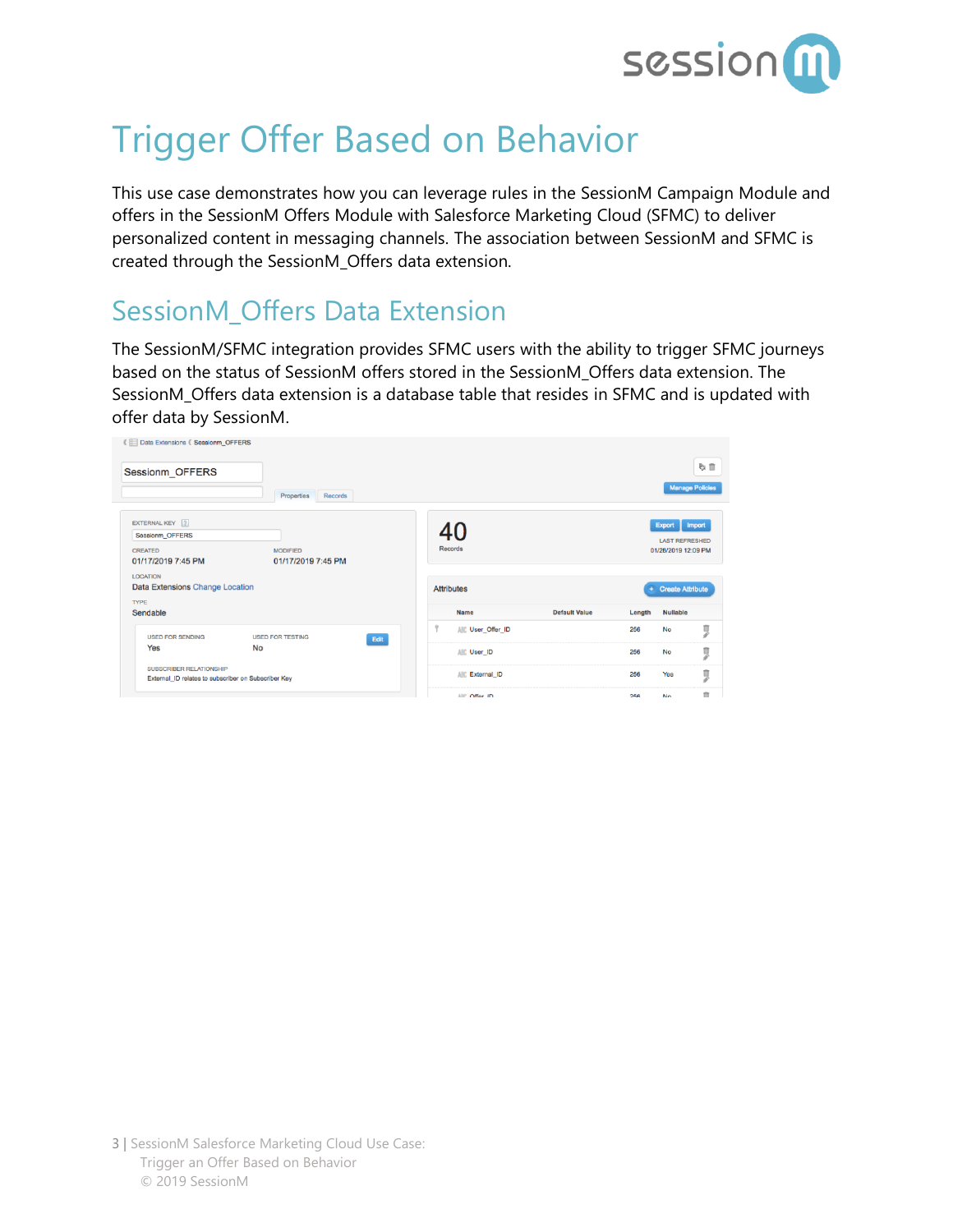

### <span id="page-3-0"></span>Use Case Workflow

The following image shows the workflow for triggering an offer based on customer behavior.



### <span id="page-3-1"></span>Use Case Walkthrough

The following procedure describes the steps to create a campaign with rules, issue an offer and synchronize the offer data via the SessionM SFMC Connector. Once the data is available in SFMC, a marketer can notify customers that an offer is available by including the relevant details in their channel of choice.

#### <span id="page-3-2"></span>Create Offer in SessionM Offers Module

Begin the workflow by creating the offer that will be presented to your customers.

1. Navigate to SessionM Offer Management Module.



- 2. Click the **Add Offer** button.
- 4 | SessionM Salesforce Marketing Cloud Use Case: Trigger an Offer Based on Behavior © 2019 SessionM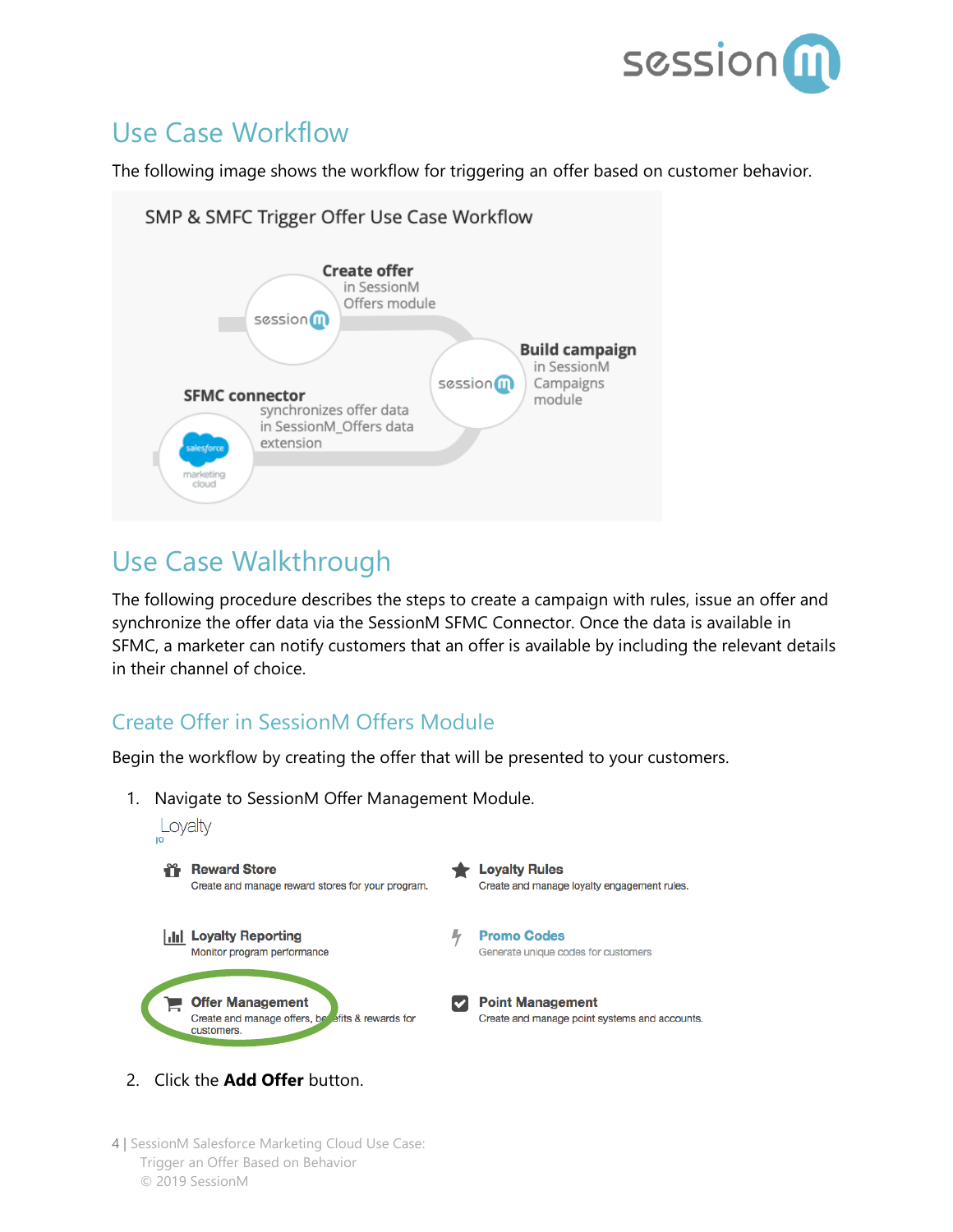

| Offers &      |                |               |            |        | Add Offer |
|---------------|----------------|---------------|------------|--------|-----------|
|               |                |               |            | Search |           |
| <b>Active</b> | Completed      | <b>Drafts</b> | <b>All</b> |        |           |
| Show<br>10    | $\div$ entries |               |            |        |           |

3. Enter the title and description. Then select the Offer Type.

| <b>Add Offer</b>              |        | ×                   |
|-------------------------------|--------|---------------------|
| Title                         |        |                     |
| 10% OFF TOTAL - TEST_SF_OFFER |        |                     |
| Maximum 100 Characters.       |        |                     |
| Description                   |        |                     |
| 10% OFF TOTAL - TEST_SF_OFFER |        |                     |
| Maximum 1000 Characters.      |        |                     |
| Offer Type                    |        |                     |
| Percent Check Discount        |        |                     |
|                               | Cancel | <b>Create Offer</b> |

4. Complete setting up the offer by specifying the Discount Config, Issuance Restrictions and Redemption Restrictions.

| <b>Setup</b>                       | <b>Creative</b>               | <b>Publish</b>               |                                                                                                   |
|------------------------------------|-------------------------------|------------------------------|---------------------------------------------------------------------------------------------------|
|                                    | <b>Discount Config</b>        | <b>Issuance Restrictions</b> | <b>Redemption Restrictions</b>                                                                    |
|                                    | <b>Percent Check Discount</b> |                              |                                                                                                   |
|                                    | Percent Check Discount (%)    |                              |                                                                                                   |
| 10                                 |                               |                              |                                                                                                   |
|                                    |                               |                              | Specify a discount percentage between 0.00 and 100.00. For example, "20" would give a customer 20 |
| <b>Offer Title</b><br><b>Title</b> |                               |                              | Internal (non-customer-facing) name for the offer, displayed in the offers overview.              |
|                                    | 10% OFF TOTAL - TEST          |                              |                                                                                                   |

- 5. On the Publish page, click the **Publish** button to activate the offer.
- 5 | SessionM Salesforce Marketing Cloud Use Case: Trigger an Offer Based on Behavior © 2019 SessionM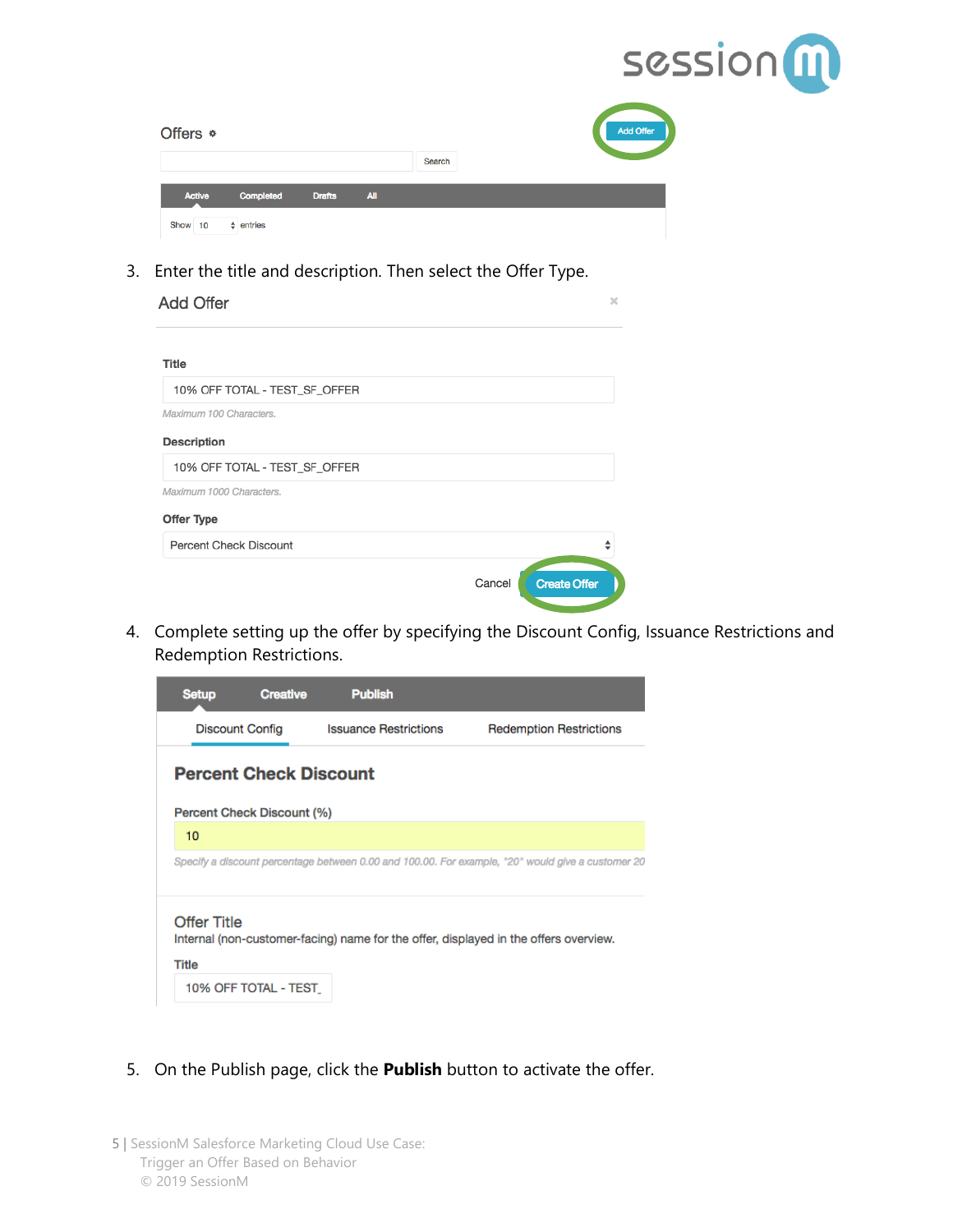

| <b>Culture: en</b>                                  |                           |
|-----------------------------------------------------|---------------------------|
| <b>Title</b><br>10% OFF TOTAL - TEST_SF_OFFER       |                           |
| <b>Description</b><br>10% OFF TOTAL - TEST_SF_OFFER |                           |
| <b>Terms and Conditions</b>                         |                           |
| None                                                |                           |
| Graphic                                             |                           |
| None                                                |                           |
|                                                     |                           |
|                                                     | Publish<br><b>se</b><br>п |

#### <span id="page-5-0"></span>Build Campaign in SessionM Campaigns Module

1. Navigate to the Campaigns Module in the SessionM platform.

Campaigns & Content

| <b>Creative Templates</b>                               | $\triangle$ Campaigns                                                      |
|---------------------------------------------------------|----------------------------------------------------------------------------|
| Build and manage templates for use within<br>Campaigns. | Create messaging campaigns & promotions to drive<br>high valued behaviors. |

2. On the Campaigns dashboard, click the **Create Campaign** button.



3. Select the **Promotion** campaign type and enter a campaign name.

Choose your campaign type

| $\overline{\phantom{a}}$ Standard<br>Messaging<br>Promotion<br><b>Participation Challenge</b><br><b>SMS Opt In</b><br>Global SMS Opt In | Promotion<br>Promote an offer and/or incentivize users to perform a<br>specific behavior.<br>Name your campaign*<br>SF_Trigger_Offer_Demo |  |
|-----------------------------------------------------------------------------------------------------------------------------------------|-------------------------------------------------------------------------------------------------------------------------------------------|--|
|                                                                                                                                         | Create ><br>Cancel                                                                                                                        |  |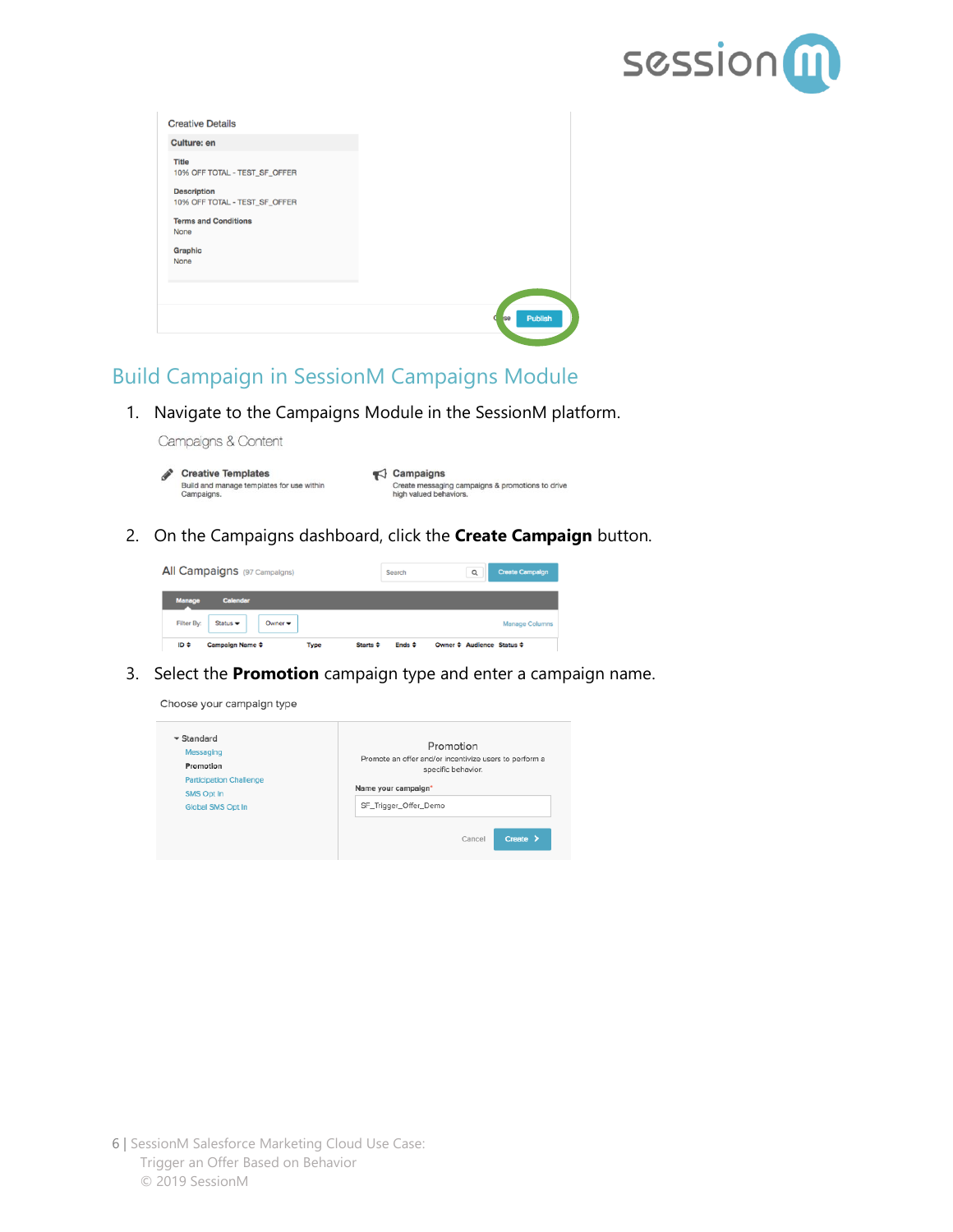

4. Under Customer Behavior, click the **Edit Behavior** link.

| All Campaigns > SF_Trigger_Offer_Demo                            |                  |               |                          |
|------------------------------------------------------------------|------------------|---------------|--------------------------|
| SF_Trigger_Offer_Demo<br><b>Draft</b>                            |                  | Owner<br>QI   | Launch<br>Delete         |
| <b>Setup</b>                                                     |                  |               | <b>Advanced Settings</b> |
| <b>Campaign Runtime</b>                                          | <b>Targeting</b> |               | <b>Customer Behavior</b> |
| <b>∕</b> Edit Runtime                                            | Edit Targeting   | Edit Behavior |                          |
| <b>Campaign Opt-In</b><br>Not required                           |                  |               |                          |
| <b>Campaign Runtime</b><br>01/28/2019 3:31pm - 02/28/2019 3:31pm |                  |               |                          |
|                                                                  |                  |               |                          |

5. Use the Behavior Builder to define the rule set that triggers the offer. In this example, a custom event named **Custom\_Offer\_Trigger\_Event** is used to trigger the campaign rules.

| <b>Offer Trigger</b>                                                                                         |  |
|--------------------------------------------------------------------------------------------------------------|--|
| All of these events<br>û<br>$\checkmark$                                                                     |  |
| Offer Trigger: Rule 1                                                                                        |  |
| Engages in Custom Event<br>會<br>$\vee$                                                                       |  |
| $\vee$ Restrictions                                                                                          |  |
| Custom Event Name (event name as passed to the SessionM<br>Platform)                                         |  |
| Custom_Offer_Trigger_Event                                                                                   |  |
| Total Number of Times (total number of times the user must<br>complete the event before earning the outcome) |  |
| time(s)                                                                                                      |  |

6. Under Outcomes, click the **Add Outcome** link.



7. On the Add Outcome Screen, click the **+ Offer** button.

| <b>Add Outcome</b>         |          |  |
|----------------------------|----------|--|
| <b>Awards &amp; Offers</b> | Advanced |  |
| $+$ Offer                  |          |  |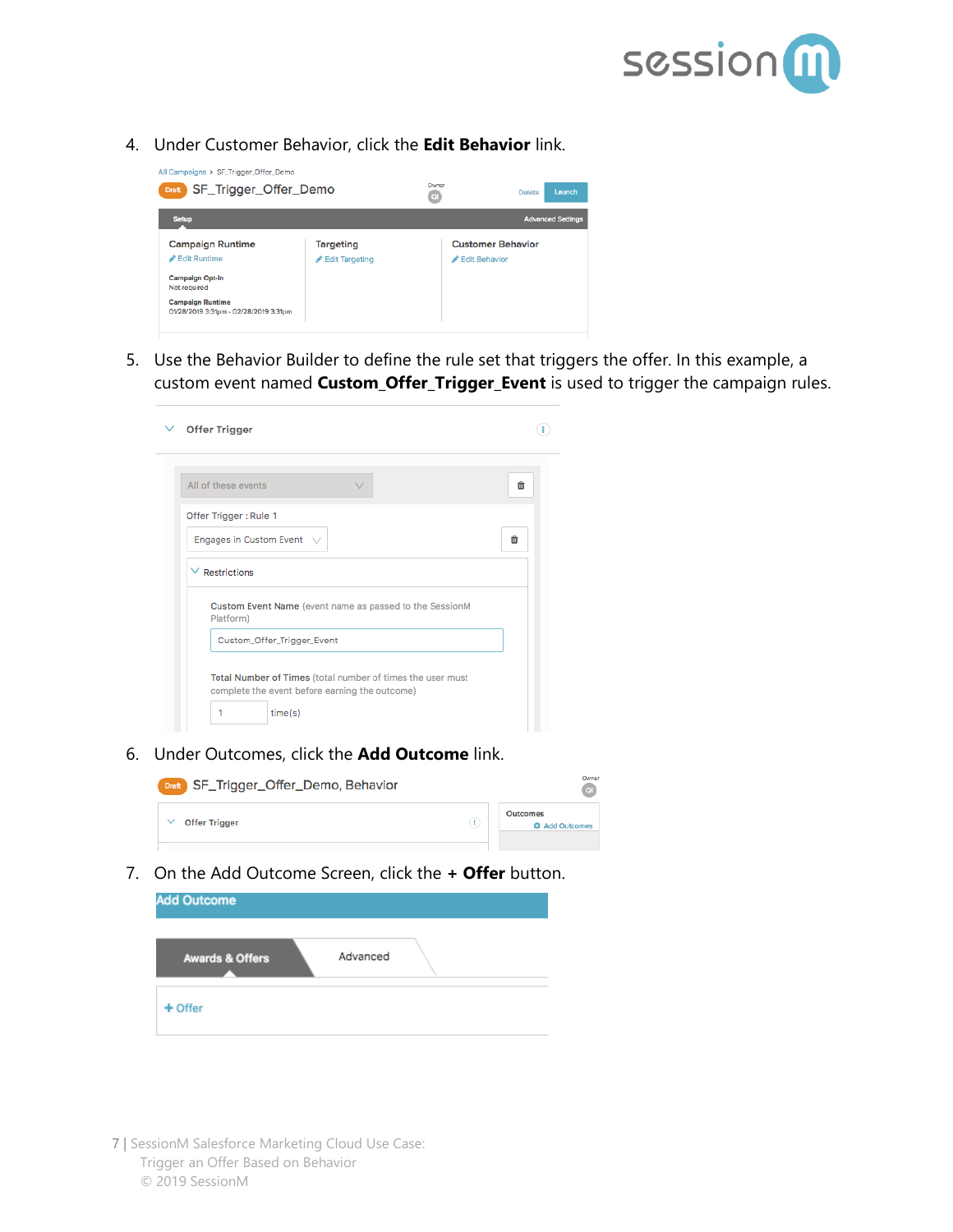

8. Select **+Offers** from the drop down list.

| <b>Add Outcome</b>         |          |
|----------------------------|----------|
| <b>Awards &amp; Offers</b> | Advanced |
| Select Offer               |          |
| $\geq$<br>Awards           |          |
| Points (Incentives)        |          |
| Offers                     |          |
| <b>Triggered Event</b>     |          |
|                            |          |

- 9. Select the offer from the list of available offers, then click the **Save** button.
- 10. On the Campaigns Setup page, click the **Launch** button to activate the campaign.

| SF_Trigger_Offer_Demo<br><b>Draft</b>                                                                                                                                |                                    | Owner<br>$\overline{a}$ | Launch<br><b>Delete</b>                   |
|----------------------------------------------------------------------------------------------------------------------------------------------------------------------|------------------------------------|-------------------------|-------------------------------------------|
| <b>Setup</b>                                                                                                                                                         |                                    |                         | <b>Advanced Settings</b>                  |
| <b>Campaign Runtime</b><br>Edit Runtime<br><b>Campaign Opt-In</b><br>Not required<br><b>Campaign Runtime</b><br>01/28/2019 3:31pm - 02/28/2019<br>3:31 <sub>pm</sub> | <b>Targeting</b><br>Edit Targeting |                         | <b>Customer Behavior</b><br>Edit Behavior |

Once activated, the Campaign rules engine listens for this behavior and then assigns the offer to the user's wallet.

#### <span id="page-7-0"></span>SFMC Connector Synchronizes Offer Data

The SFMC connector listens for triggered offers and automatically synchronizes the offer data to the **SessionM\_Offers** data extension.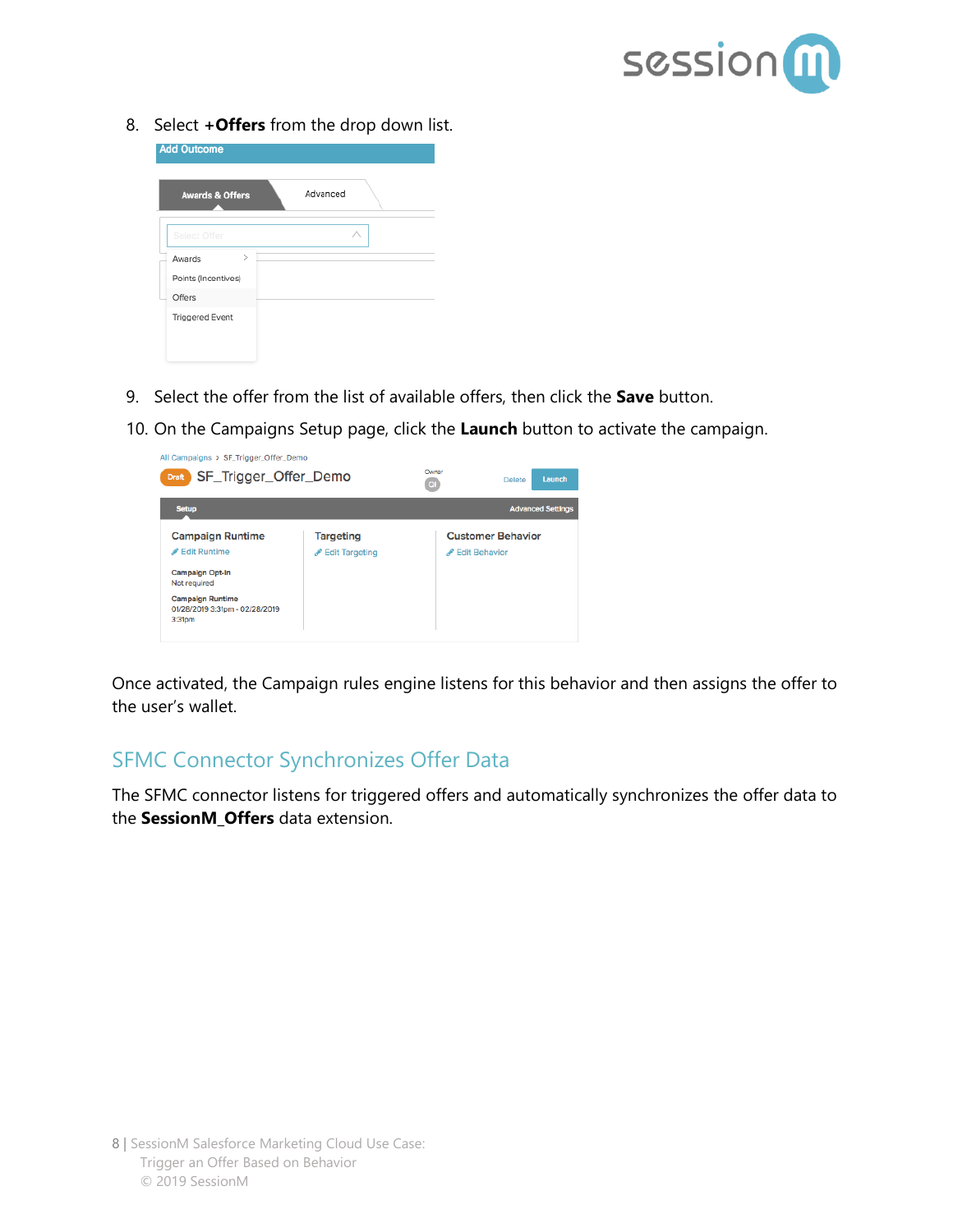

#### <span id="page-8-0"></span>SFMC Automation Studio Job – Import Offer Data

Note: Only one Automation Studio job is required to support importing SesionM offers (bulk or triggered). Skip the following procedure if a Studio Automation job has been configured to issue SessionM offers.

In SFMC, navigate to the Automation Studio and set up and configure the import.

1. Click the **New Automation** button.

| Teacher of<br>Automation Studio | Overview | Activities | Feedback DEV = [A] Bryan Pawlak |  |
|---------------------------------|----------|------------|---------------------------------|--|
| Overview<br>31 Automations      |          |            | New Automation                  |  |

2. Under Starting Sources, click and drag **File Drop** onto the canvas.

| ← III Browse All Automations |                         |                                                                    |     |                                                                         |                                 |                                  |                                    |        |
|------------------------------|-------------------------|--------------------------------------------------------------------|-----|-------------------------------------------------------------------------|---------------------------------|----------------------------------|------------------------------------|--------|
| Audiences Import             |                         | <b>SUMMARY</b><br>$\sqrt{10/12/2018}$ 4:01 PM<br><b>LAST SAVED</b> |     | <b>WORKFLOW</b><br>$\vee$ 1 ACTIVITY<br>IN 1 STEP                       | <b>ACTIVITY</b><br>NO ACTIVITY. |                                  |                                    |        |
| <b>STARTING SOURCES</b>      |                         | $\prec$                                                            |     | <b>STARTING SOURCE</b>                                                  | Step 1                          |                                  | 亩                                  | Step 2 |
| 曲                            | ÷                       |                                                                    |     | <b>FILE DROP</b>                                                        | <b>ANNOTATIONS</b>              |                                  |                                    |        |
| Schedule                     | File Drop               |                                                                    |     | $\overline{\textbf{t}}$                                                 |                                 | 1.1 Import File                  | $\left\vert \mathbf{v}\right\vert$ |        |
| <b>ACTIVITIES</b>            |                         |                                                                    | 亩   | Edit<br>$\times$ Active<br>Inactive                                     | е                               | Audience<br>Import<br>Definition |                                    |        |
| B                            | 导                       | 췹                                                                  |     | <b>FILE LOCATION:</b><br>import\audiences\                              |                                 |                                  |                                    |        |
| Data Extract                 | Data Factory<br>Utility | File Transfer                                                      | Yes | <b>QUEUE FILES:</b><br>Once activated, this<br>automation will run when |                                 |                                  |                                    |        |
| ♥                            | ✔                       | 窅                                                                  |     | a file is dropped into the<br>directory:<br>import\audiences\           |                                 |                                  |                                    |        |
| Filter                       | Fire Event              | Import File                                                        |     |                                                                         |                                 |                                  |                                    |        |

3. Click **Edit** on the File Drop. Choose the folder where the Offers CSV files are exported. SessionM recommends that files be organized based on file contents.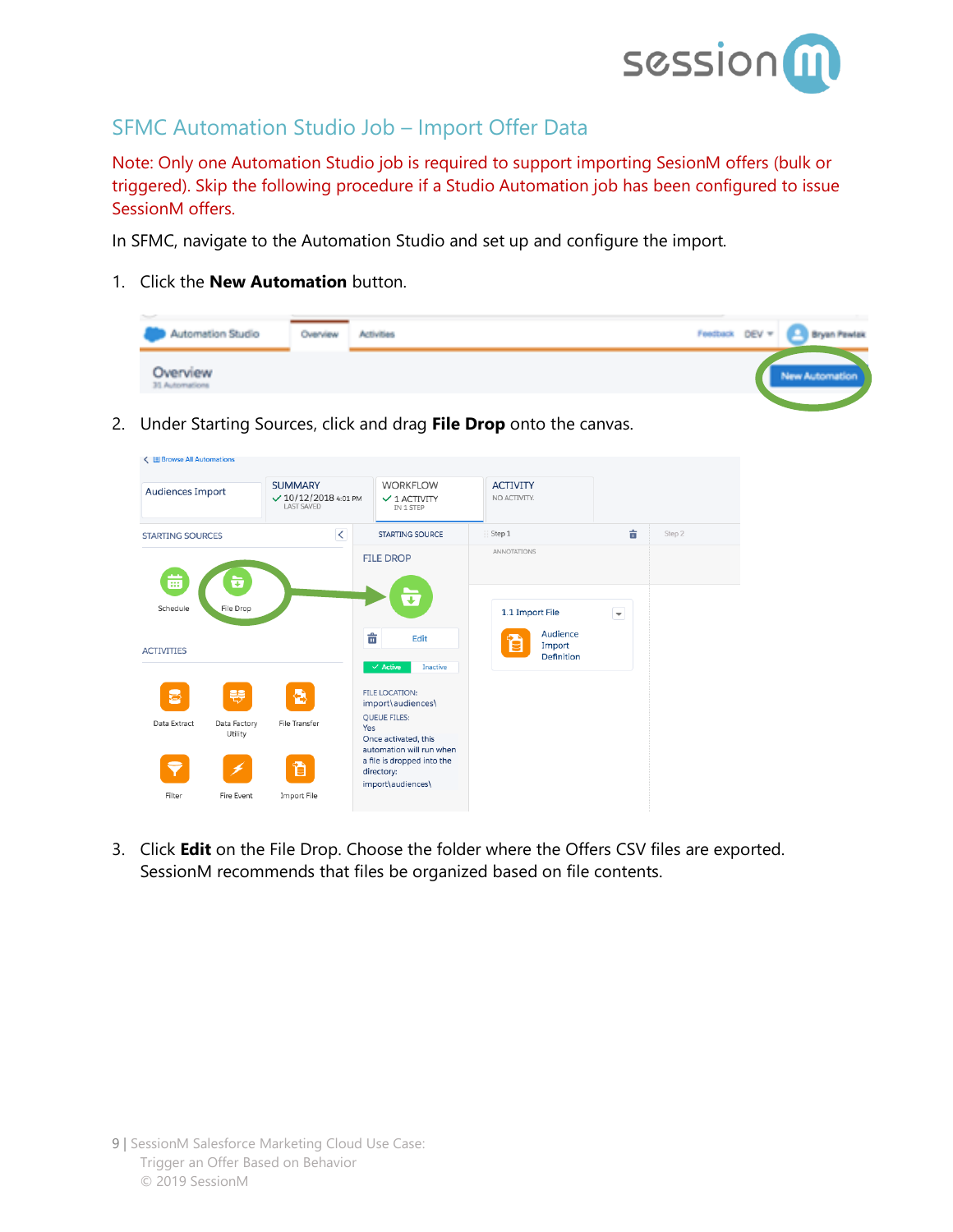

In this example we have configured export of audience file to an "audiences" folder in SFTP.

|                                      | File Drop Setup                                                                                                                                        |
|--------------------------------------|--------------------------------------------------------------------------------------------------------------------------------------------------------|
| <b>Choose Directory</b><br>filename. | Select a directory. When a file is dropped into this directory, the automation begins. Select Use filename pattern if the automation will be triggered |
| • No Filename Pattern •              | import<br>$\checkmark$                                                                                                                                 |
| Use Filename Pattern <sup>O</sup>    | $\sqrt{a}$ offers<br>audiences<br>triggered_automations<br>门                                                                                           |

4. Click on **Import File Definition** to set up the import definition workflow.

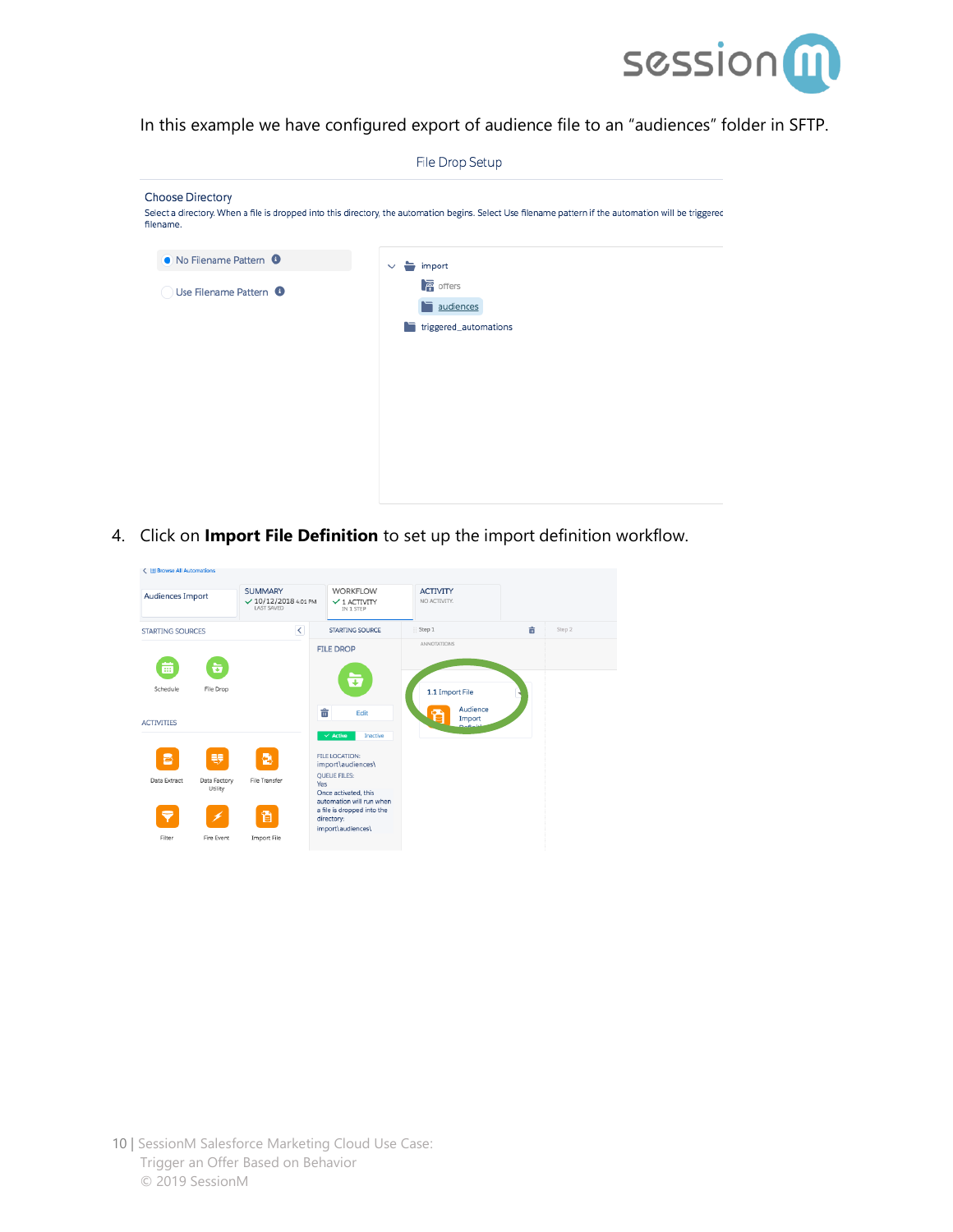

5. Add a Name and Description. Click **Next** to continue.

|                             |                    |                                            | Edit Import Definition |               |  |
|-----------------------------|--------------------|--------------------------------------------|------------------------|---------------|--|
|                             |                    |                                            |                        |               |  |
| <b>ACTIVITY INFO</b>        | <b>IMPORT FILE</b> | <b>DESTINATION</b>                         | <b>MAPPING</b>         | <b>REVIEW</b> |  |
|                             |                    | Audience Import Definition                 |                        |               |  |
| Description                 |                    | Add description here                       |                        |               |  |
| <b>External Key</b>         |                    | C891B026-B9A0-4CFC-B817-8DF8E44858A9       |                        |               |  |
| Send notification email to: |                    | integration@sessionm.com                   |                        |               |  |
|                             |                    | An email is sent when an import completes. |                        |               |  |

6. Choose the file location and naming pattern, then click **Next**.

| File Location*<br>This is a current view of your chosen fire to   | SessionM Audiences<br>÷   |
|-------------------------------------------------------------------|---------------------------|
| import<br>$\checkmark$<br>audiences<br>· Audiences-10-12-2018.csv |                           |
|                                                                   |                           |
|                                                                   |                           |
|                                                                   |                           |
| File Naming Pattern*                                              | %%FILENAME_FROM_TRIGGER%% |
| Example File Name:                                                | %%FILENAME_FROM_TRIGGER%% |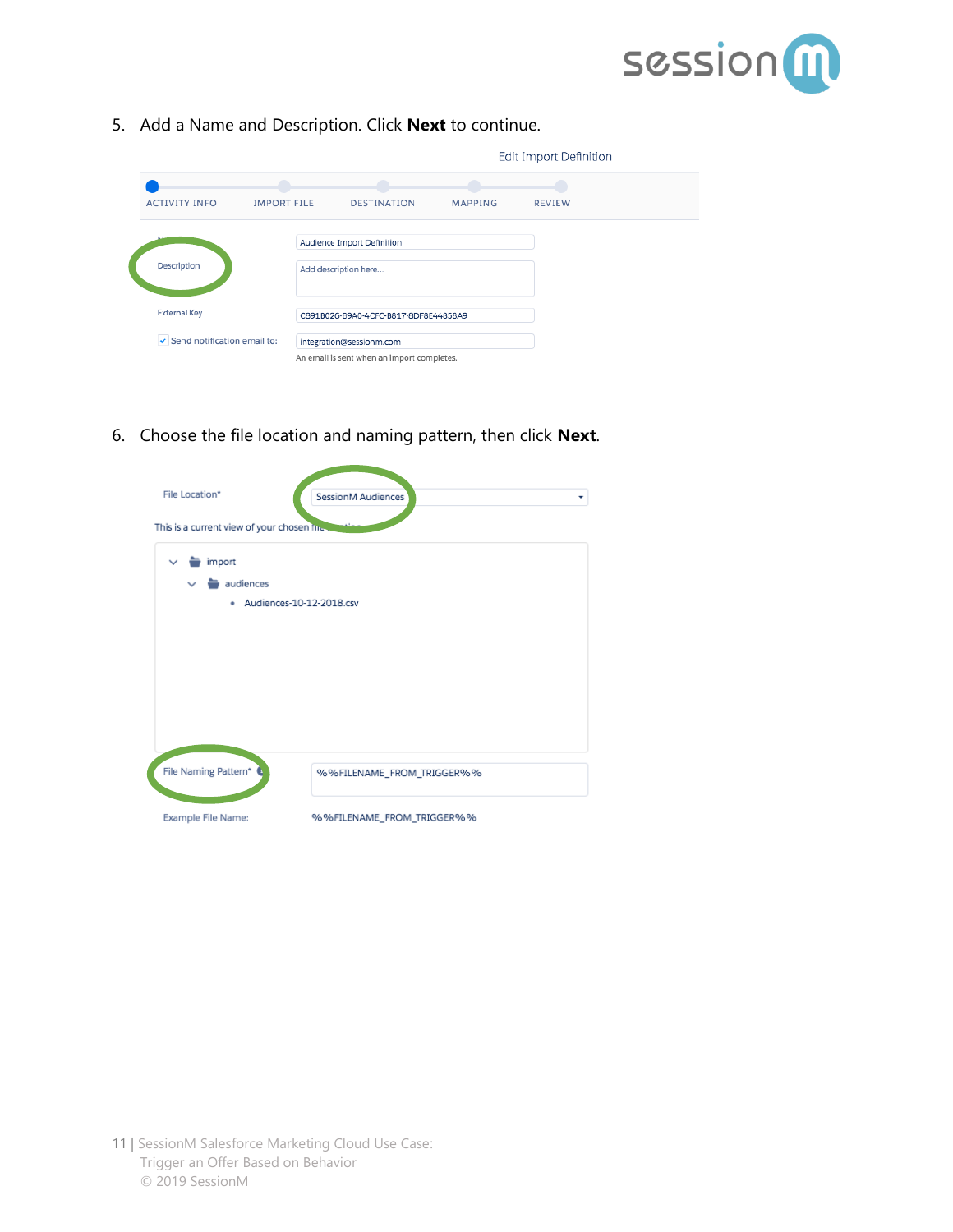

7. Choose the Data Extension in which to load data. In this example, you are loading data into "SessionM\_Audiences". Click **Next**.

| of Data Edwardson Subscriber List                                              |                                   |                                      | Sellected Data Externic |               |
|--------------------------------------------------------------------------------|-----------------------------------|--------------------------------------|-------------------------|---------------|
| Search                                                                         | Q                                 |                                      |                         |               |
| v & bra branions                                                               | NAME ?                            | EXTERNAL KEY                         | RECORD<br>COUNT         | FIELD<br>COUP |
| <b>M</b> McColleanon<br><b>M</b> Saved                                         | Sessionm DFFERS - 20190111_010809 | Sessionm, OFFERS, saved              | $105 -$                 | 33            |
| Shared Oata Extensiv<br>٠<br>Auto-Suppression 1 Mp.<br>la Salestona Data Grano | essionM_Audiences                 | E664AX70-7CCB-40E2-98CO-7754EOE89960 | ٠                       | ×             |
|                                                                                | A NOT USED                        | Sealone, CUSTOMER, NOT USED          | 33                      | 28            |
|                                                                                | Sessionm, OFFERS                  | Sessionm, OFFERS                     | $\alpha$                | 35            |
|                                                                                | Sessionm, PURO MSES               | Sessionm_PURD (KSES)                 | ÷                       | 35            |
|                                                                                | Sessionen, TAGS                   | Seniove, 3455                        | ÷                       | $\lambda$     |

8. Choose the Data Action that indicates how data should be loaded. In this example, choose **Add and Update** data. Then be sure to map the columns from the CSV file to the DE fields. Click **Next**.

|                      |                                                                      |                                                                                             |                                                         | ۰      |                                                                                             |                                                                              |
|----------------------|----------------------------------------------------------------------|---------------------------------------------------------------------------------------------|---------------------------------------------------------|--------|---------------------------------------------------------------------------------------------|------------------------------------------------------------------------------|
| ACTIVITY INFO        | IMPORT FILE                                                          | DESTINATION                                                                                 | MAPPING                                                 | REVIEW |                                                                                             |                                                                              |
| Data Action®<br>法无法的 | Add Only<br>Add new data to your terget data.<br><b>BIOETHIOT:</b>   | Update Chily                                                                                | Update the current data in your tar<br>dista externion. |        | · Add and Update<br>Update existing data and add new data<br>to your target data exteriors. | Denverile O<br>inplace or overwrite the curry<br>your target data externion. |
|                      | . Map by Header Row . Map by Ordinal . Map Marketing . B.            |                                                                                             |                                                         |        |                                                                                             |                                                                              |
|                      |                                                                      |                                                                                             |                                                         |        | "SESSIONM_AUDIENCES" (DATA EXTENSION)                                                       |                                                                              |
|                      |                                                                      |                                                                                             |                                                         |        | Required columns hasked for this file magazing                                              |                                                                              |
|                      |                                                                      |                                                                                             |                                                         |        | External, 32                                                                                |                                                                              |
|                      |                                                                      |                                                                                             |                                                         |        | Optional columns                                                                            |                                                                              |
|                      |                                                                      |                                                                                             |                                                         |        | FirstName                                                                                   |                                                                              |
|                      |                                                                      |                                                                                             |                                                         |        | LastName                                                                                    |                                                                              |
|                      |                                                                      |                                                                                             |                                                         |        | RegistrationDate                                                                            |                                                                              |
|                      | The source will have matching headers to the required fields in your | <b>A CONSTRACT PRODUCT</b><br>The interest states between their paintings in the content of |                                                         |        | Usedies                                                                                     |                                                                              |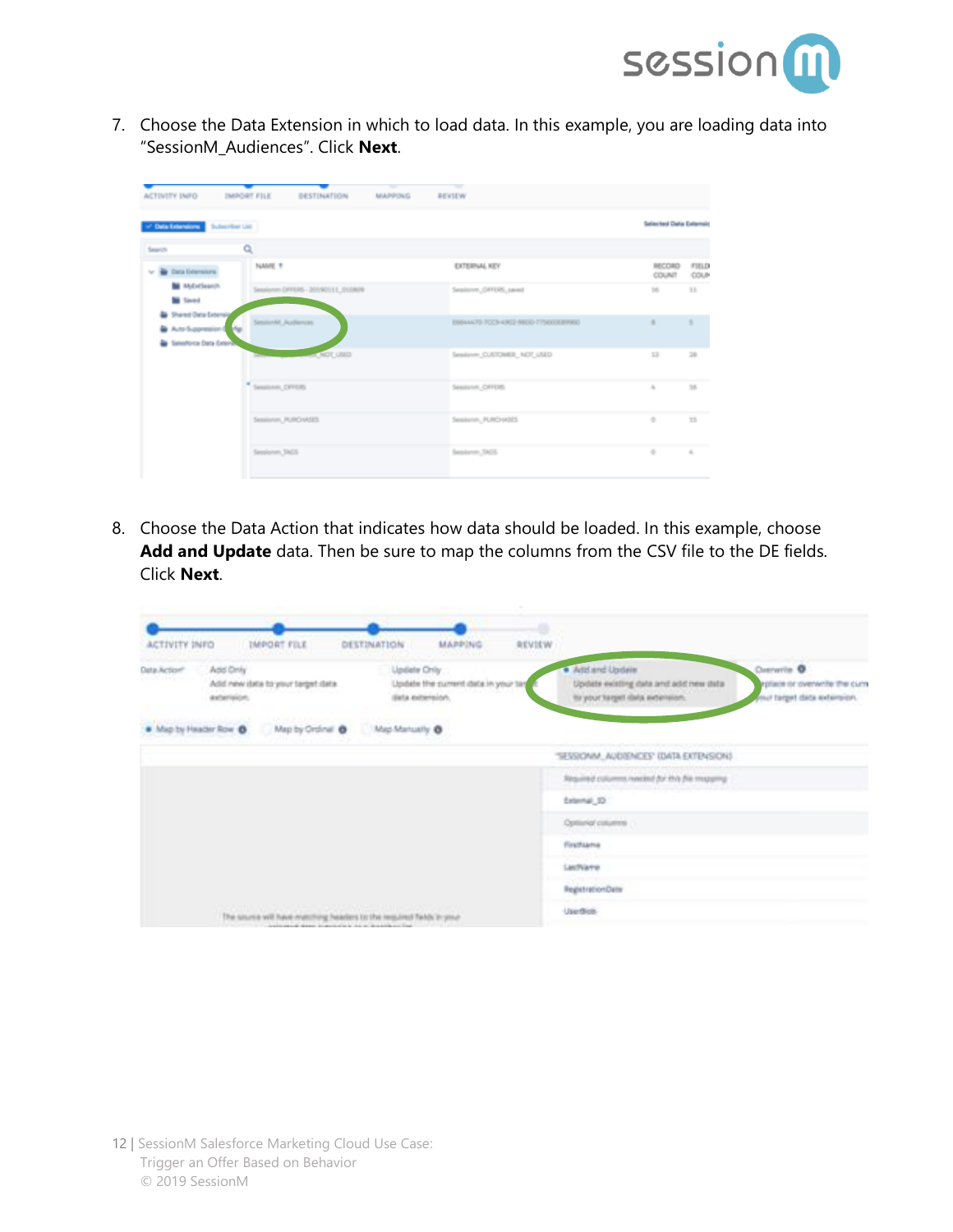

9. On the **Review** screen, review your settings and click **Finish** when complete.

| <b>ACTIVITY INFO</b>                                                                            | <b>IMPORT FILE</b>                                                                             | <b>DESTINATION</b> | <b>MAPPING</b> | <b>REVIEW</b> |                                                                                                                                                    |                                                                                                                                                                 |                          |
|-------------------------------------------------------------------------------------------------|------------------------------------------------------------------------------------------------|--------------------|----------------|---------------|----------------------------------------------------------------------------------------------------------------------------------------------------|-----------------------------------------------------------------------------------------------------------------------------------------------------------------|--------------------------|
| <b>Activity Info</b><br>Name<br><b>External Key</b><br><b>Email Notification</b><br>Description | Audience Import Definition<br>C891B026-B9A0-4CFC-B817-8DF8E44858A9<br>integration@sessionm.com |                    |                | Edit          | <b>Import File</b><br><b>File Location</b><br>File Naming Pattern<br>Date Format<br>Delimiter<br><b>Bad Data Behavior</b><br><b>Import Options</b> | SessionM Audiences<br>%%FILENAME_FROM_TRIGGER%%<br>English (United States)<br>Comma<br>Skip rows with bad data<br>Respect double quotes (") as a text delimiter | Edit                     |
| Destination<br><b>Data Extension</b>                                                            | SessionM Audiences                                                                             |                    |                | Edit          | Mapping                                                                                                                                            |                                                                                                                                                                 | Edit                     |
|                                                                                                 |                                                                                                |                    |                |               | Data Action<br><b>File Mapping</b>                                                                                                                 | Add and Update<br>Map by Header Row                                                                                                                             |                          |
|                                                                                                 |                                                                                                |                    |                |               | <b>SOURCE</b><br>[Matching Header]                                                                                                                 | "SESSIONM_AUDIENCES" (DATA EXTENSION)<br>External ID                                                                                                            | <b>DATA TYPE</b><br>Text |
|                                                                                                 |                                                                                                |                    |                |               | [Matching Header]<br>[Matching Header]                                                                                                             | FirstName<br>LastName                                                                                                                                           | Text<br>Text             |

10. Back on the Workflow tab, **Save** and then **Activate** your automation.